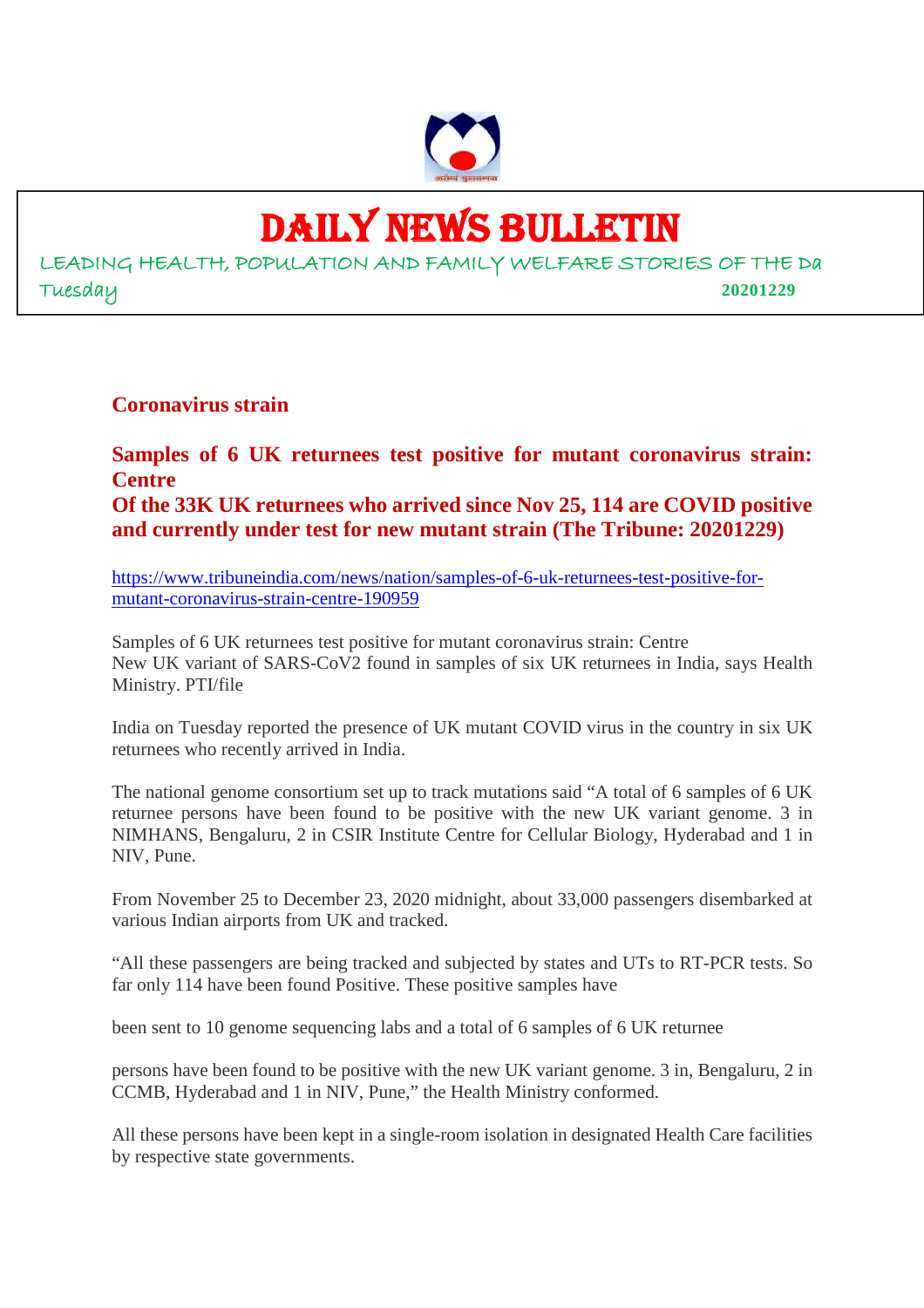Their close contacts have also been put under quarantine.

Comprehensive contact tracing has been initiated for their co-travellers, family contacts and others.

Genome sequencing on other specimens is going on.

"The situation is under careful watch and regular advice is being provided to the states for enhanced surveillance, containment, testing, dispatch of samples to INSACOG labs," the government said.

The presence of the new UK Variant has already been reported by Denmark, Netherlands, Australia, Italy, Sweden, France, Spain, Switzerland, Germany, Canada, Japan, Lebanon and Singapore, so far.

#### **Oxford COVID-19 vaccine**

#### **Oxford COVID-19 vaccine may become the first to get Indian regulator's nod for emergency use (The Tribune: 20201229)**

https://www.tribuneindia.com/news/health/oxford-covid-19-vaccine-may-become-the-firstto-get-indian-regulators-nod-for-emergency-use-189714

Indian regulator waiting for UK to give emergency authorisation of 'Covishield'

Oxford COVID-19 vaccine may become the first to get Indian regulator's nod for emergency use

With preparations underway for a possible vaccine-rollout by January, the Indian drug regulator is looking at the UK, which sources believe may give its nod to the Oxford COVID-19 vaccine next week, before deciding on giving emergency use authorisation to the Serum Institute that is manufacturing the shots here.

Once the UK drug regulator gives its approval to the Oxford vaccine, the expert committee on COVID-19 at the CDSCO will hold its meeting and thoroughly review the safety and immunogenicity data from the clinical evaluations conducted abroad and in India before granting any emergency authorisation for the vaccine here, official sources said.

The process of granting emergency use approval for Bharat Biotech's COVID-19 vaccine 'Covaxin' may take time as its phase 3 trials are still underway, while Pfizer is yet to make a presentation.

"Going by this, Oxford vaccine 'Covishield' is likely to be the first to be rolled out in India," a source said.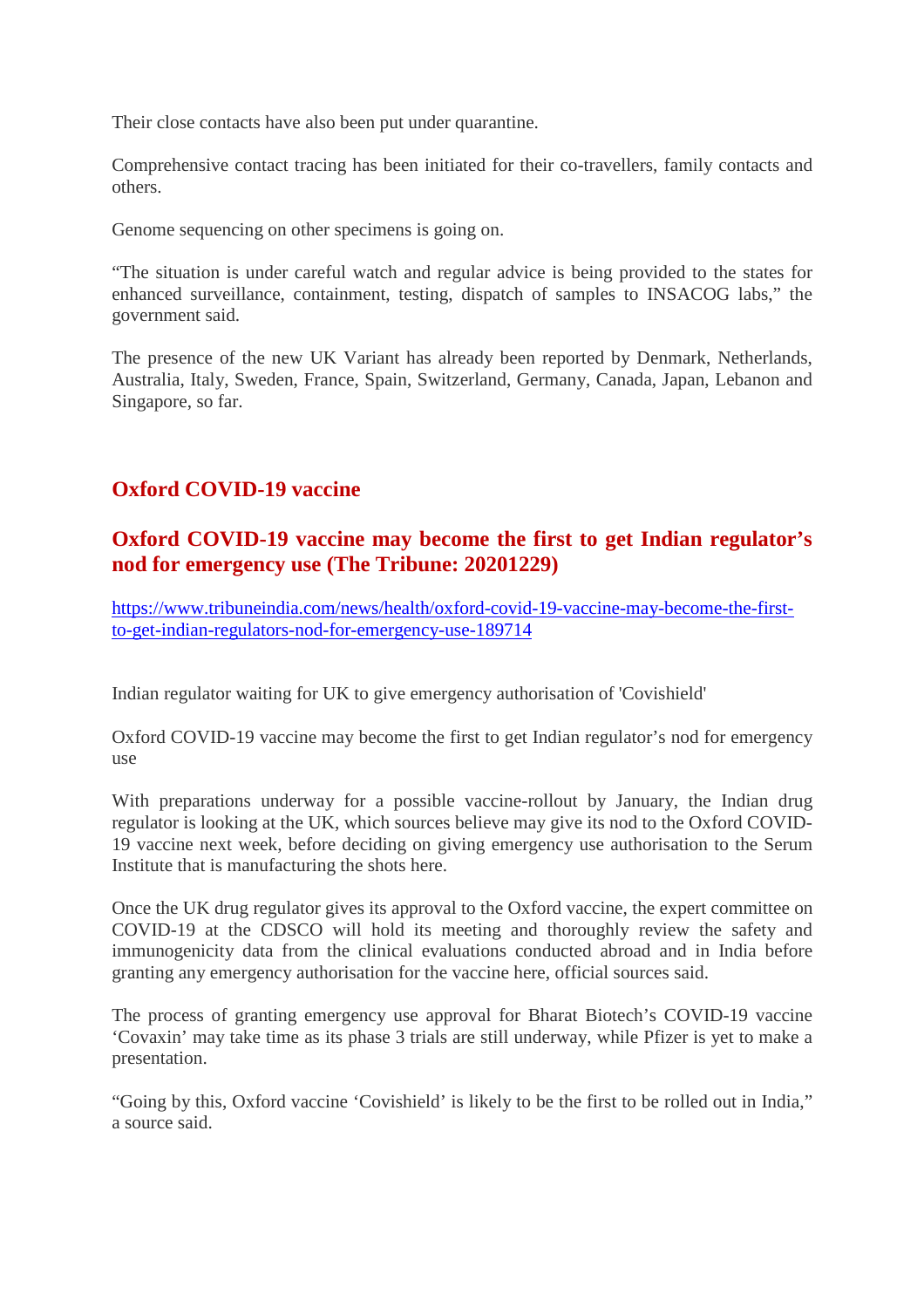Serum Institute of India (SII) last week also had submitted some additional data required by the Drug Controller General of India (DCGI), the sources said.

Amid fears about the mutated variant of SARS-CoV-2 detected in the UK, government officials recently said that it will have no impact on the potential of emerging vaccines that are being developed in India and other countries.

Bharat Biotech, Serum Institute of India (SII) and Pfizer had applied to the Drugs Controller General of India (DCGI) seeking emergency use authorisation for their COVID-19 vaccines early this month.

The subject expert committee (SEC) on COVID-19 of the Central Drugs Standard Control Organisation (CDSCO) on December 9 had sought additional safety and efficacy data for COVID-19 vaccines of SII and Bharat Biotech after deliberating upon their applications.

The application by the Indian arm of US pharmaceutical firm Pfizer was not taken up for deliberation as the company had sought more time for making a presentation before the committee.

The Pfizer vaccine has already been approved by several countries including the UK, the US, and Bahrain.

While considering SII's application, the SEC had recommended that the firm should submit an updated safety data of phase 2 and 3 clinical trials in the country, immunogenicity data from the clinical trial in the UK and India, along with the outcome of the assessment of the UK Medicines and Healthcare products Regulatory Agency (MHRA) for grant of EUA.

As for Hyderabad-based Bharat Biotech, "after detailed deliberation, the committee recommended that the firm should present the safety and efficacy data from the ongoing phase 3 clinical trial in the country for further consideration", the SEC had said.

The Pune-based SII, the world's largest vaccine manufacturer, has made a collaboration with the University of Oxford and AstraZeneca to manufacture the vaccine.

The SII has already manufactured 40 million doses of the vaccine, under the at-risk manufacturing and stockpiling licence from the DCGI, officials recently had said. --- PTI

#### **Asymptomatic infection**

**Lasting immunity against COVID-19 found after mild or asymptomatic infection: Study**

**'89 per cent of healthcare workers analysed in study carried neutralising antibodies 16-18 weeks after infection'(The Tribune: 20201229)**

https://www.tribuneindia.com/news/health/lasting-immunity-against-covid-19-found-aftermild-or-asymptomatic-infection-study-190578

Lasting immunity against COVID-19 found after mild or asymptomatic infection: Study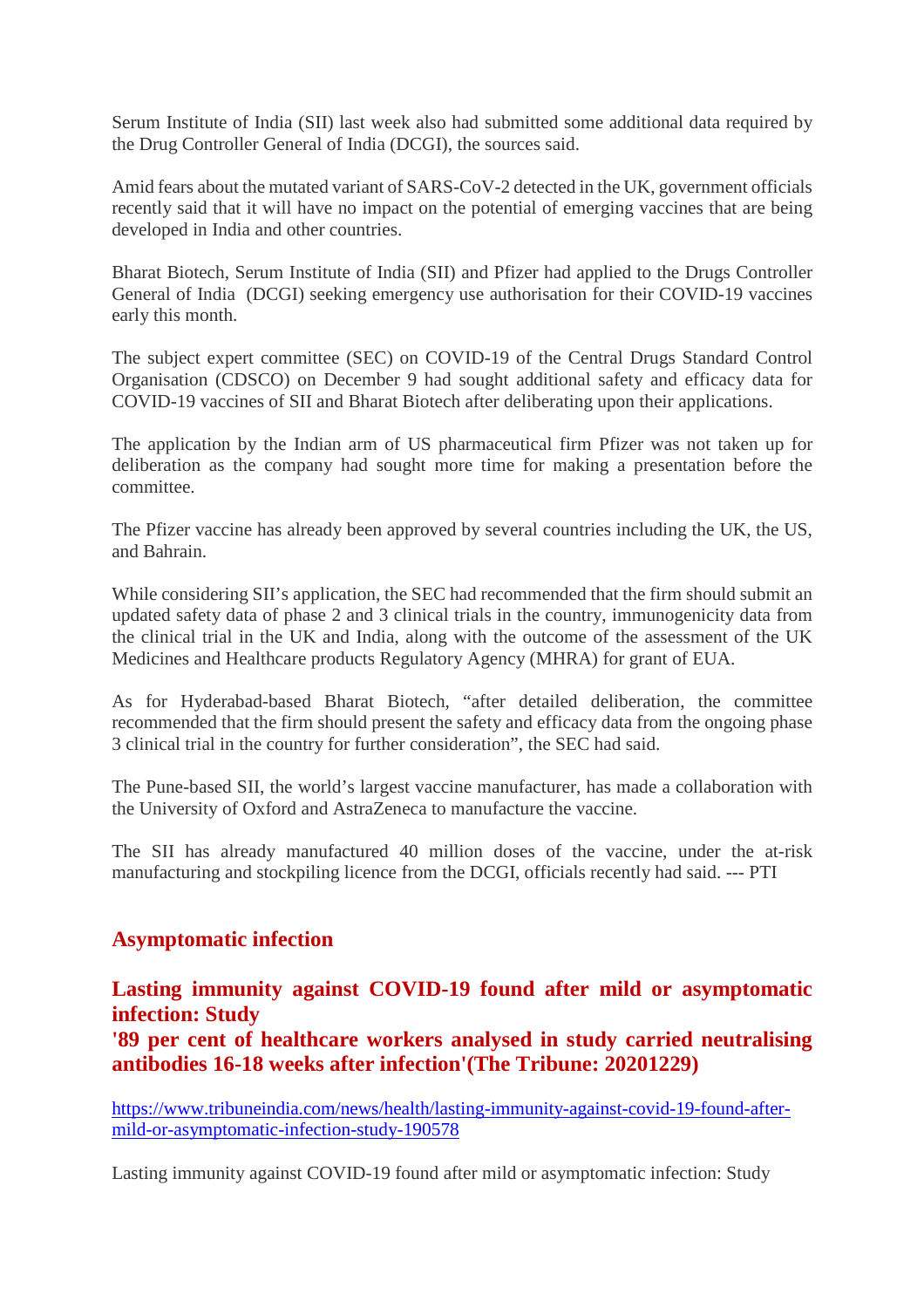A healthcare worker holds a bottle of the Pfizer/BioNtech COVID-19 vaccine at Notre Dame home care, as the coronavirus disease outbreak continues in Brussels, on December 28, 2020. Reuters

Scientists have found evidence of protective immunity against COVID-19 in people up to four months after mild or asymptomatic coronavirus infection, providing hope for the long-lasting efficacy of vaccines.

The researcher, including those from Queen Mary University of London analysed antibody and T cell responses in 136 healthcare workers in the UK, who had mild or asymptomatic COVID-19 infection dating back to March.

The study, published in the journal Science Immunology, found that 89 per cent of healthcare workers analysed carried neutralising antibodies 16-18 weeks after infection.

The team, also involving researchers Imperial College London and University College London, UK, found most workers also had T cells capable of recognising multiple different parts of the virus.

However, they noted that the two responses did not always persist in harmony, with some individuals showing T cell immunity but no evidence of antibodies, and vice versa.

"Our study of SARS-CoV-2 infection in healthcare workers from London hospitals reveals that four months after infection, around 90 per cent of individuals have antibodies that block the virus," Joseph Gibbons, a Postdoctoral Research Assistant at Queen Mary, said.

"Even more encouragingly, in 66 per cent of healthcare workers we see levels of these protective antibodies are high and that this robust antibody response is complemented by T cells which we see reacting to various parts of the virus," Gibbons said.

Describing the finding as "good news", he explained that if someone has been infected with the coronavirus, there is a good chance that they will have developed antibodies and T cells that may provide some protection in case they encounter the virus again.

Much of the debate on protective immunity has focussed on the different roles of B cells, which make antibodies, and T cells, white blood cells which help protect from viruses, including direct killing.

The latest study found that while protective antibody responses were usually complemented by a T cell response, over half of the healthcare workers had different antibody and T cell responses.

The workers did not produce a T cell response specific to proteins found on the outer layer of the SARS-CoV-2 virus.

The research also found that T cell responses tended to be higher in those with the classic, defining symptoms of COVID-19, while asymptomatic infection resulted in a weaker T cell immunity than symptomatic infection, but equivalent neutralising antibody responses.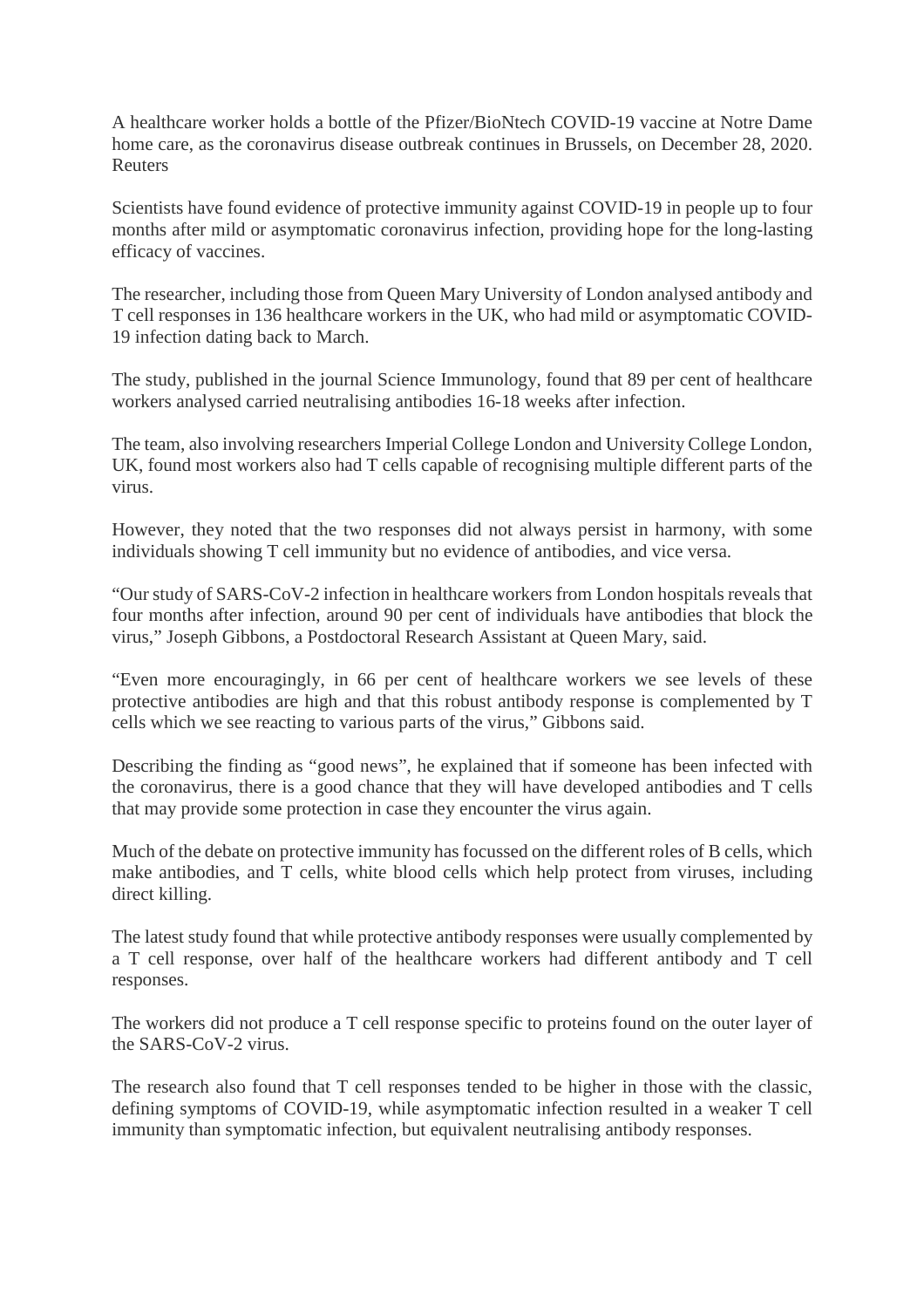The new study also provides reassurance for vaccination efforts, suggesting that even following mild infection, individuals carry antibody and T cell immunity to many parts of the virus, known as epitopes.

The researchers noted that while new variants are appearing, the changes to the virus don't necessarily occur within these epitopes so it is hoped the vast majority of immune recognition can likely continue unperturbed.

"Our study in asymptomatic and mild cases gives a positive insight into the durability of immunity to SARS-CoV-2 after four months of infection," Corinna Pade, a Postdoctoral Research Scientist at Queen Mary, said.

The researchers noted that it is an important finding as mild or even no symptoms of COVID-19 are very common and representative of most infections in the community.

"Such abundant immune responses also give hope for the long-lasting efficacy of vaccines," Pade added. PTI

#### **Covid vaccines**

#### **Clarify whether Covid vaccines contain cow's blood: All India Hindu Mahasabha chief**

**Swami Chakrapani seeks clarification from govt, pharma companies in letter to President (The Tribune: 20201229)**

https://www.tribuneindia.com/news/health/clarify-whether-covid-vaccines-contain-cowsblood-all-india-hindu-mahasabha-chief-190549

Clarify whether Covid vaccines contain cow's blood: All India Hindu Mahasabha chief Image only for representational purposes. Reuters photo.

All India Hindu Mahasabha President Swami Chakrapani has written to President Ram Nath Kovind demanding that the government and pharmaceutical companies clarify whether COVID-19 vaccines contain cow's blood.

In a memorandum to the President, Chakrapani said it should be clarified that cow's blood or any such substance has not been used in the vaccine, which "hurts the spirit of Hindu Sanatan Dharma".

राष्टपति को दिया गया ज्ञापन, करोना के वैक्सीन या दवा भारत में लाने से पहले सरकार या अंतरराष्टीय कंपनियां देश को स्पष्ट करें की वैक्सीन या दवा में गाय का खुन अथवा कोई भी ऐसे पदार्थ ना हो जो हिंद सनातन धर्म की भावना को आहत करता है **क्षै∕भि क्षैि** स्वामी चक्रपाणि महाराजpic.twitter.com/UgOj1idLAF

— Swami Chakrapani Maharaj (@SwamyChakrapani) December 27, 2020 Chakrapani said during the British rule, "cow fat was used in cartridges to corrupt religion against which Mangal Pandey of Maharishi Bhrigu's Tapobhumi Ballia burnt the bugle of rebellion".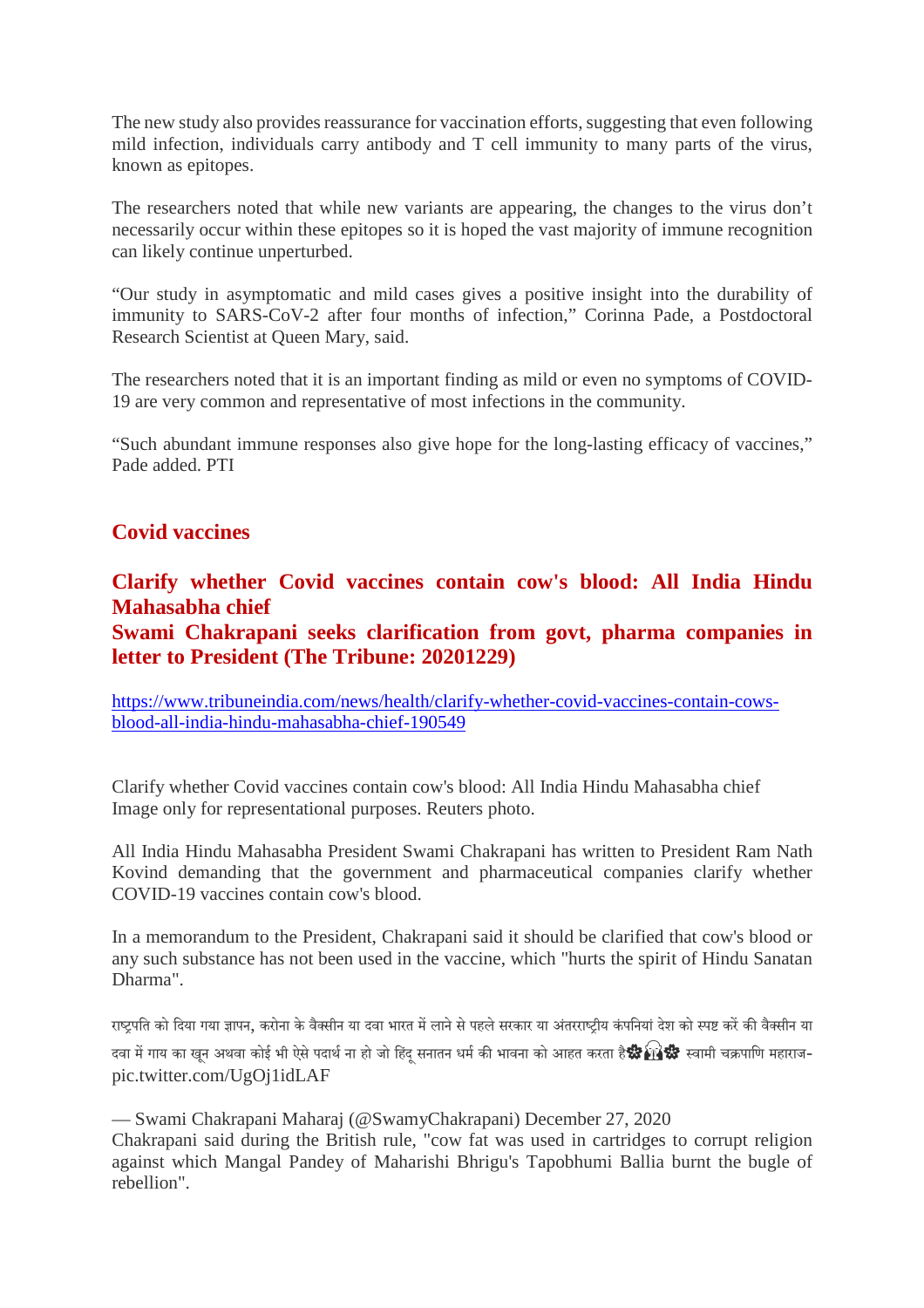The country's first freedom fighters sacrificed themselves for religion and nation, but did not compromise, he said.

Chakrapani expressed concern over an "international conspiracy to destroy religion by feeding cow's blood, meat or fat in the name of corona vaccine and medicine".

#### **Vaccination**

#### **Vaccination dry run kicks off in 4 states Two-day exercise begins in Punjab, Assam, Andhra, Gujarat; data being monitored through online platform (Hindustan Times: 20201229)**

#### https://epaper.hindustantimes.com/Home/ArticleView

Health care and grassroots staff in four states — one each in the county's east, north, west and south — carried out drills for coronavirus vaccinations on Monday, testing the core technology platform, transport arrangements, and the methods for monitoring and reporting serious side effects.

The exercise was carried out in Sonitpur and Nalbari districts in Assam, Rajkot and Gandhinagar in Gujarat, Ludhiana and Shaheed Bhagat Singh Nagar (Nawanshahr) in Punjab and Krishna district in Andhra Pradesh. Further drills will be held on Tuesday.

The exercise comes at a time when drug regulators are expected any day to take a decision on giving emergency approvals to pave way for the first shots to be given. The country targets to deliver doses, likely to be in a regimen of two, to 300 million people by the summer – one of the largest logistical exercises to be undertaken outside of the elections.

According to officials aware of the process, Monday's drills largely focused on testing the digital platform Co-Win but transportation, cold storage and crowd management at vaccination centres were also assessed.

"Two generic problems were faced by all states that we are trying to sort out: one was during the adverse event reporting wherein the staff had to originally wait for the entire session of 100 people to end before they could upload the information...

"Another that has been seen is mapping of pincode against villages; if the pincode is not mapped in the app then the staff on ground will have to do it manually after due verification against the address mentioned by the beneficiary. There is always a margin for error when you are verifying something manually, which is why we will ensure all pincodes are mapped," said a senior health ministry official, asking not to be named. In the case of the first problem, this person explained, authorities would need to wait till all 100 people in one session are vaccinated before they can report the side effects, which could lead to a delay. "It has, therefore, been decided to make modifications in the app to allow real-time feeding of adverse event report post vaccination," said the official.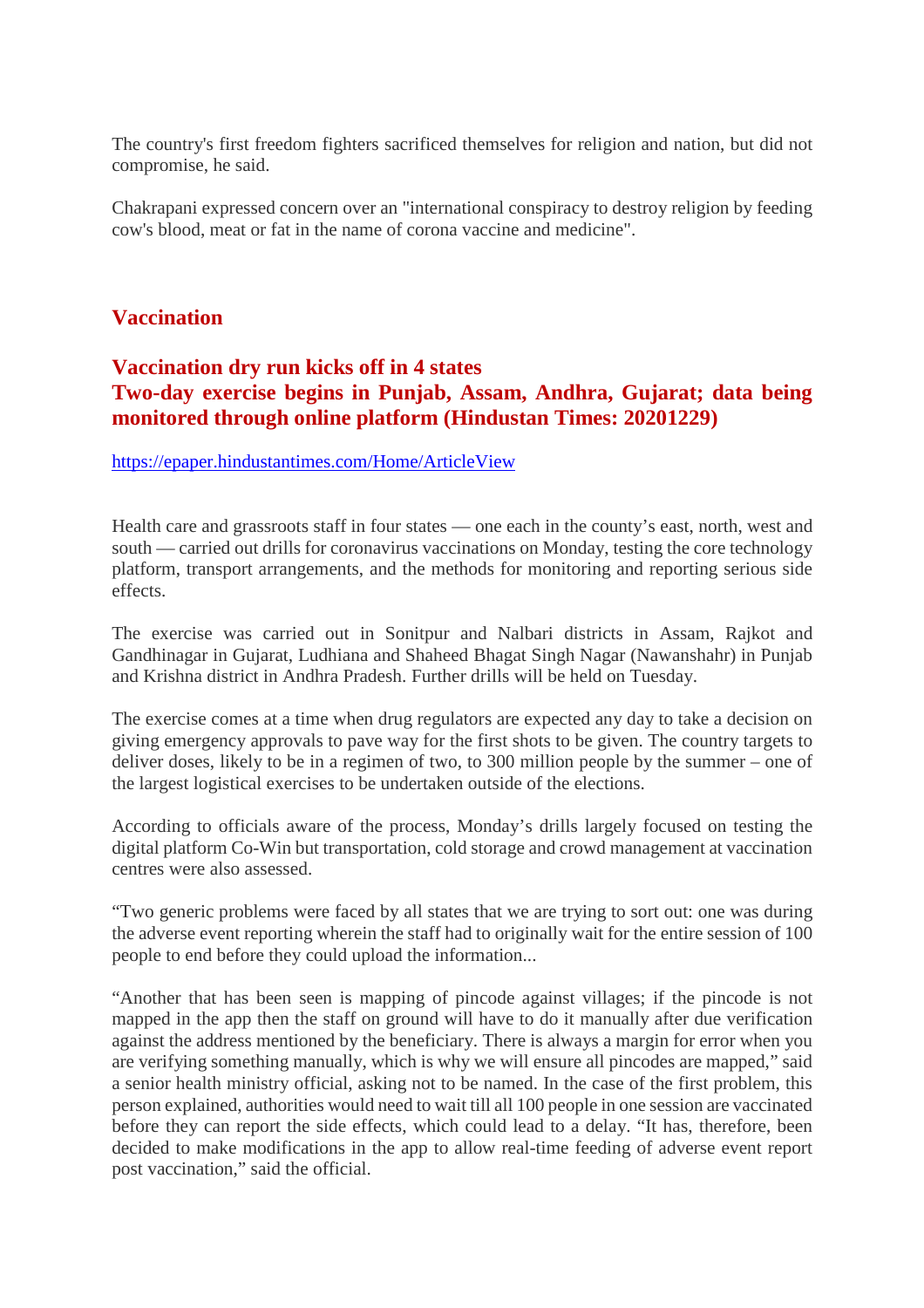According to Krishna district collector Imtiaz Ahmed, the drills for vaccination centres were held in teams of five. "In all, three chambers were identified for the exercise – registration of beneficiaries in the first chamber, vaccination in the second chamber and evaluation in the third chamber," he said.

There were five vaccination centres for the drill in the district, comprising 25 health care workers.

The exercise was videotaped at all five centres. "Reports would be submitted to state- and district-level task forces," Ahmed said, adding that the state task force will review the feedback to guide further actions and send it to the Union ministry of health and family welfare.

An official in Punjab said while Monday's exercise included mock registration of volunteers, Tuesday is when they will be called for the vaccination drill. "On the first day of the dry run, 25 health beneficiaries were called at each site to check the data entry in Co-WIN app, which is the online portal for monitoring of vaccine delivery," said Punjab's nodal officer for Covid-19, Dr Rajesh Bhaskar.

Data of 300 health beneficiaries was entered in the portal and all beneficiaries received a message on their mobile phones about the successful registration, Bhaskar said. "The successful registration also showed the proper creation of session sites and its allocation, linking and management. Now, on Tuesday, these 300 beneficiaries will visit their assigned sites in their district for online verification. After completing the verification, we will enter the data in the Co-WIN app that they have successfully reported at the health centre. Once we will give them vaccine shots, we will enter that vaccine has been provided to the health beneficiary, to avoid miss or repetition," he said. "The dry run is an exercise to assess the entire process of vaccination as to how it will reach the end user through our cold chains," he added. "We will identify the challenges, once the drive is complete. We will make changes in the plan, if required, so that the final process gets completed without faults," he added.

#### **Covid-19: What you need to know today (Hindustan Times: 20201229)**

https://epaper.hindustantimes.com/Home/ArticleView

Mumbai, ravaged by the coronavirus disease pandemic – 290,914 cases and 11,076 deaths till Sunday evening – has seen a 50-85% reduction in incidence of dengue, H1N1 flu, gastroenteritis and leptospirosis, infective diseases that plague the city during and after the monsoon every year, according to HT's Mumbai health reporters. October is one of the unkindest months in India's commercial capital, with the heat and humidity combining to make it very uncomfortable, and also extremely conducive to the propagation of the diseases named above, but this time, the city seems to have been spared, courtesy an unlikely savior – Covid-19. The safety protocols associated with the coronavirus disease – frequent hand washing, wearing masks, being socially distant, eating mostly home-cooked food – and the restrictions the pandemic has forced upon us, in terms of travelling (it's so easy to catch a flu on a flight)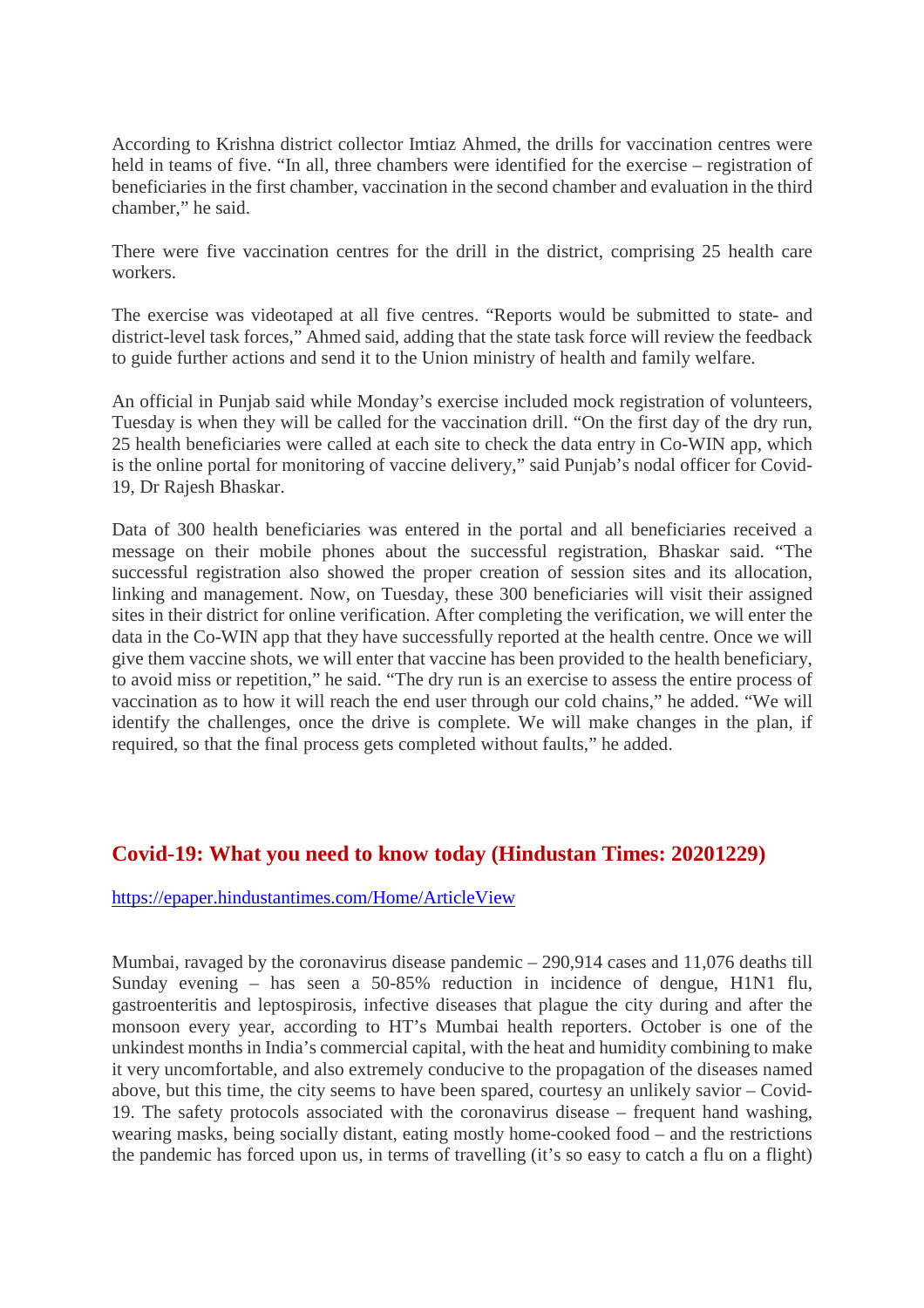or even moving about appear to have helped. Mumbai won't be the first region to have caught a lucky break from Covid-19, though.

In July, The Wall Street Journal reported that the southern hemisphere – it usually sees more cases in its winter, which begins around late May and early June – was seeing very few cases of influenza. The report pointed to a 95% drop in flu cases in Chile (at the time the report was written), and a 64% decline in Argentina. In Australia (a country that usually bears the brunt of influenza), a two-week period in the second half of June, saw a 99% drop in flu cases. The report quoted experts who attributed the fall to restrictions that were in place to halt or slow the spread of Covid-19. The near-absence of international travel was cited by some of them as one of the main reasons behind the steep fall in influenza cases, but they also mentioned other newly acquired human habits (hand washing, wearing masks) as contributory factors.

In mid-December, Nature reported a similar situation in the northern hemisphere where "the levels of many common seasonal infections remain extremely low." The report, which acknowledged that the southern hemisphere almost completely evaded seasonal influenza added: "The patchwork of responses intended to fight the pandemic – from temporary lockdowns to mask wearing, social distancing, enhanced personal hygiene and reduced travel – has had a huge impact on other common respiratory illnesses too." The same report, using data from the FluNet global influenza surveillance system, showed that even the last flu season (2019-20) was cut short by measures announced to fight Covid-19, with the number of cases tapering off in April. Interestingly, the Nature report adds that the viruses that cause the common cold, rhinoviruses, do not seem to be affected greatly – mask or no mask, and whether you wash your hands or not, you are going to catch that cold.

India typically sees a surge in influenza cases around this time of the year. This year, anecdotal evidence from Delhi, and the data from Mumbai suggest there have not been as many cases as there usually are. But the data from Mumbai is also revealing – it shows that basic hygiene is among the best prophylactics for a variety of infective diseases.

Post script: A paper published on the pre-print server medRxiv by researchers from Yale (including Akiko Iwasaki) shows that the timing of a body's immune response is perhaps more important than its magnitude when it comes to fighting off Covid-19. According to the paper, which is based on a study of 209 Covid-19 patients (ranging from asymptomatic to those with severe infections), those whose immune systems produced neutralising antibodies within 14 days of turning symptomatic had a much higher chance of recovery than those whose systems produced these antibodies after 14 days (even if they did more). As Iwasaki pointed out on Twitter, this means that any antibody treatment (such as the use of monoclonal antibodies) will therefore have to be used early in the treatment cycle to be successful.

#### **Coronavirus situation in India**

#### **Easing off: On coronavirus situation in India (Hindustan Times: 20201229)**

India's COVID-19 case and fatality rates have fallen from the peaks reached in September

https://www.thehindu.com/opinion/editorial/easing-off-on-coronavirus-situation-inindia/article33439727.ece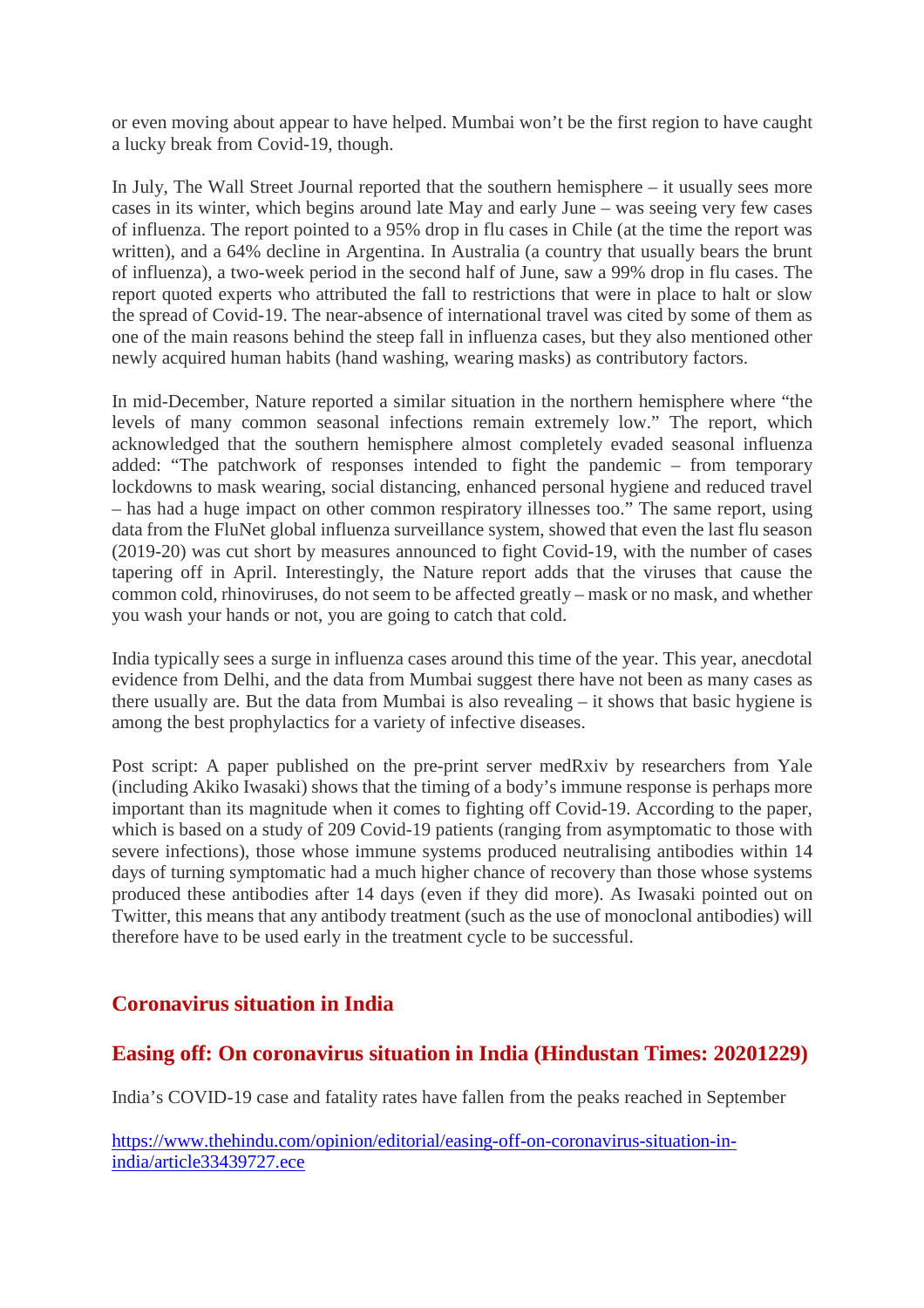#### **Vaccine (The Asian Age: 20201229)**

http://onlineepaper.asianage.com/articledetailpage.aspx?id=15313358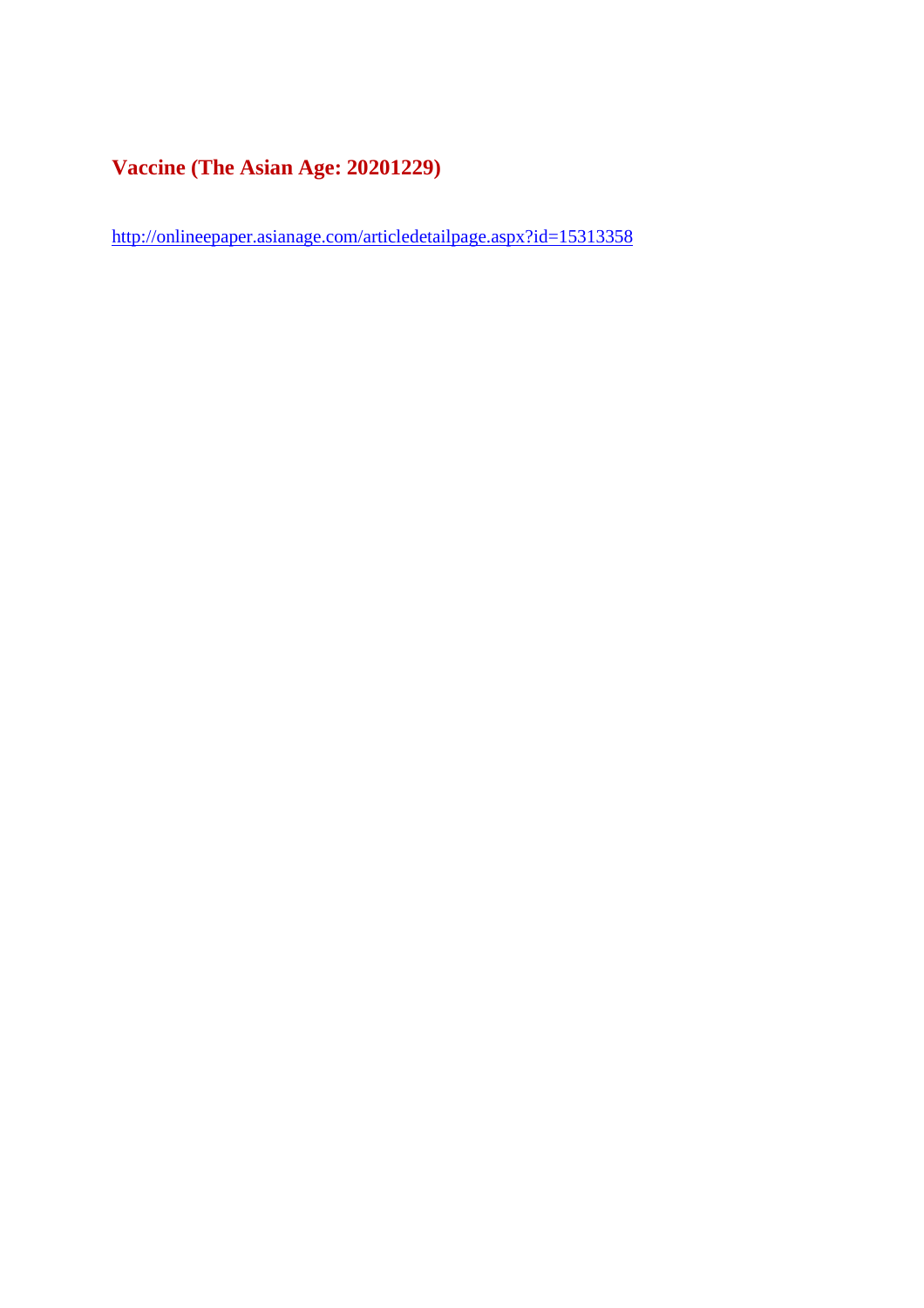## Immunisation trials held in AP, Assam, Gujarat, Punjab **Centre starts vaccine** rv run in four states

**AGE CORRESPONDENT** NEW DELHI, DEC. 28

Center on Monday began a dry run in four states -Andhra Pradesh, Assam. Gujarat and Punjab - for Covid-19 immunisation. The effort is to check roll out procedures, preparedness, cold storage, transportation arrangement and management of possible adverse events after vaccination etc as the government gets set to give license to vaccine companies for launching their products in India.

India on Monday recorded a 7 per cent jump in<br>daily fresh cases with 20,021 new detections as overall cases of Covid-19 crossed 1.02 crore. The deaths so far has been about 1.48 lakh out of which 279 fatalities were in the last 24 hours. India's Covid-19 recoveries rose to 97,82,669 on Monday and it exceeded active cases by more than 95 lakh.

Meanwhile, the Task Force on Genome<br>Sequencing has suggested Epidemiological Surveillance of all passengers who have arrived in India since November 23. In addition, 5 per cent samples of all daily detected Covid-19 positive cases in the states and UTs will be sent for genome sequenc-

### Odisha: 62 returnees from UK untraceable

#### **AKSHAYA KUMAR SAHOO**

BHUBANESWAR, DEC. 28

62 travellers who returned to Odisha from the United Kingdom (UK) recently reportedly have gone untraceable.

The disappearance of the returnees has sent bells alarm ringing among the state's health officials and the authorities engaged in the battle against Covid-19 especially in the background of fears that some of them might be carrying the deadly mutant strain of the virus.

Dr Niranjan Mishra,<br>state director of the public health department on Monday said that around

ing. In case the UK variant or any other variant mutation is detected in any sample, the virus will be<br>sent to notified Covid Virus Repositories for isolating the virus and further culturing.

"The sudden outbreak of a new SARS-CoV-2 variant in the UK requires India to 181 travellers returned to the state from the UK between November 30 and December 20, 2020.

Of the total returnees, 119 persons underwent<br>the Covid-19 test in different phases and six of them tested positive for Coronavirus.

the "It appears -62 returnees had either given wrong address or telephone numbers in the declaration forms which has resulted in their tracing or contacting diffi-<br>cult," said Dr Mishra.

He, however, added that there was no need to panic as all the 62 persons have already completed the 14day quarantine period, irrespective of their whereabouts.

increase viral Genomic surveillance in order to<br>understand the spread of the virus in a rapid and<br>robust manner. The proposed Indian SARS-CoV-2 Genomics Consortium will help to expand whole genome sequencing of SARS-CoV-2 virus across the nation, aiding our understanding of how the virus spreads and evolves. Any changes to the genetic code, or mutations, can be observed in the samples," the Task Force said

in a report.<br>"The data from the genome sequencing laboratories will be analysed as per the field data trends to study the linkages (if any) between the genomic variants and epidemiological trends. This will help understand  $to$ super spreader events, outbreaks and strengthen public health interventions across the country to help in breaking the chains of transmission. Linking this data with the IDSP epi data and patient's symptoms will allow us to better understand the viral infection dynamics, morbidity and r<br>trends," it added. mortality

Meanwhile, the Union home ministry said the Covid-19 restrictions on various activities will continue till January 31, 2021.

While there has been a continuous decline in the active and new cases. there is need to maintain surveillance, containment and caution, keeping in view the surge in cases globally, and emergence of a new variant of the virus<br>in the UK," MHA said in a statement.

#### **Protein**

#### Protein tells developing cells to stick together (New Kerala: 20201229)

https://www.newkerala.com/news/2020/224192.htm

Tohoku University scientists have, for the first time, provided experimental evidence that cell stickiness helps them stay sorted within correct compartments during development.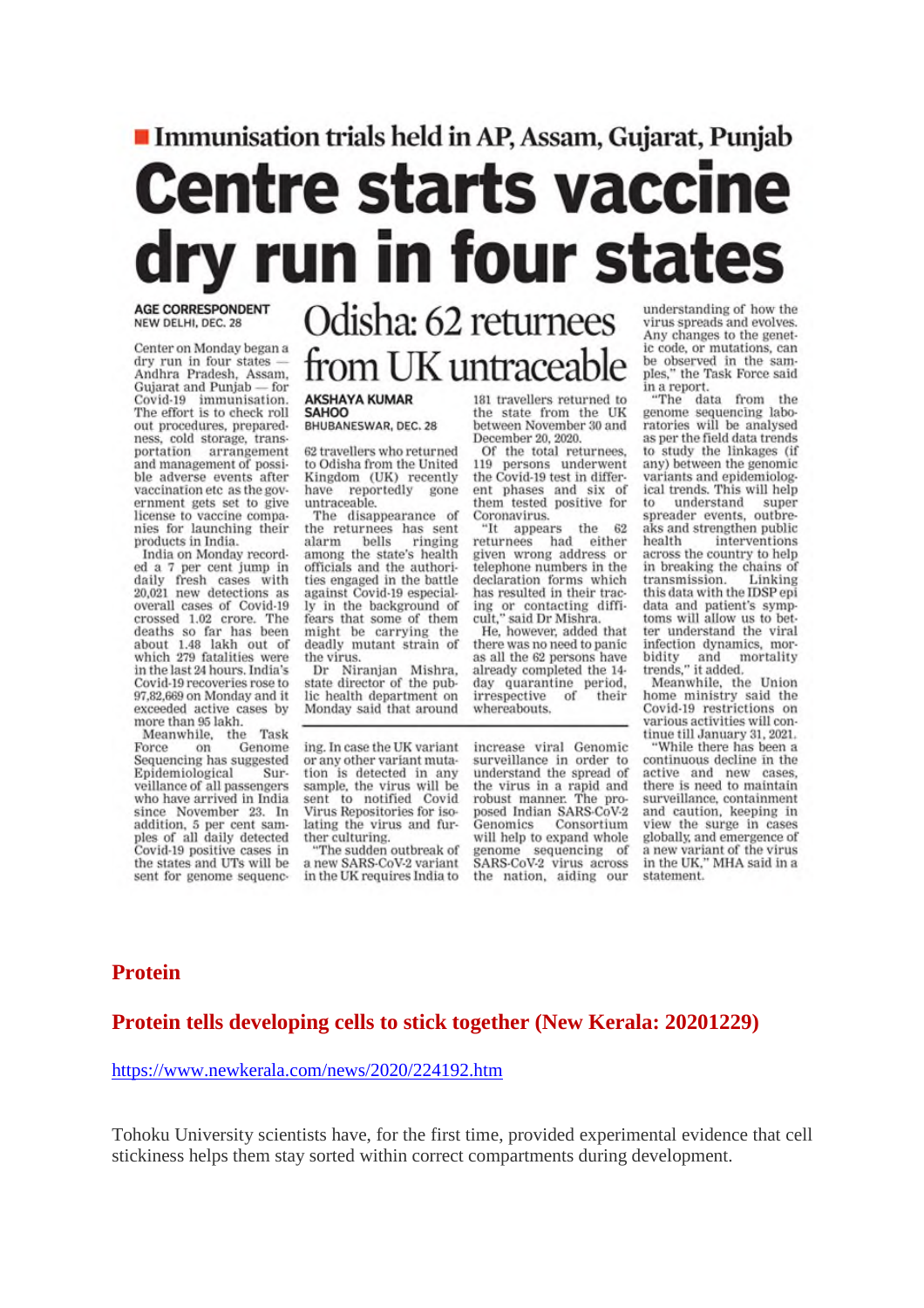How tightly cells clump together, known as cell adhesion, appears to be enabled by a protein better known for its role in the immune system. The findings were detailed in the journal Nature Communications.

Scientists have long observed that not-yet-specialised cells move in a way that ensures that cell groups destined for a specific tissue stay together.

In 1964, American biologist Malcolm Steinberg proposed that cells with similar adhesiveness move to come in contact with each other to minimise energy use, producing a thermodynamically stable structure. This is known as the differential adhesion hypothesis.

"Many other theoretical works have emphasized the importance of differences in cell-to-cell adhesion for separating cell populations and maintaining the boundaries between them, but this had not yet been demonstrated in living animal epithelial tissues," said Erina Kuranaga of Tohoku University's Laboratory for Histogenetic Dynamics, who led the investigations.

"Our study showed, for the first time, that cell sorting is regulated by changes in adhesion," added Kuranaga.

Kuranaga and her team conducted experiments in fruit fly pupae, finding that a gene, called Toll-1, played a major role in this adhesion process.

As fruit flies develop from the immature larval stage into the mature adult, epithelial tissueforming cells, called histoblasts, cluster together into several 'nests' in the abdomen. Each nest contains an anterior and a posterior compartment.

Histoblasts are destined to replace larval cells to form the adult epidermis, the outermost layer that covers the flies. The cells in each compartment form discrete cell populations, so they need to stick together, with a distinct boundary forming between them.

Using fluorescent tags, Kuranaga and her team observed the Toll-1 protein is expressed mainly in the posterior compartment. Its fluorescence also showed a sharp boundary between the two compartments.

Further investigations showed Toll-1 performs the function of an adhesion molecule, encouraging similar cells to stick together. This process keeps the boundary between the two compartments straight, correcting distortions that arise as the cells divide to increase the number.

Interestingly, Toll proteins are best known for recognizing invading pathogens, and little is known about their work beyond the immune system.

"Our work improves understanding of the non-immune roles of Toll proteins," said Kuranaga. She and her team next plan to study the function of other Toll genes in fruit fly epithelial cells.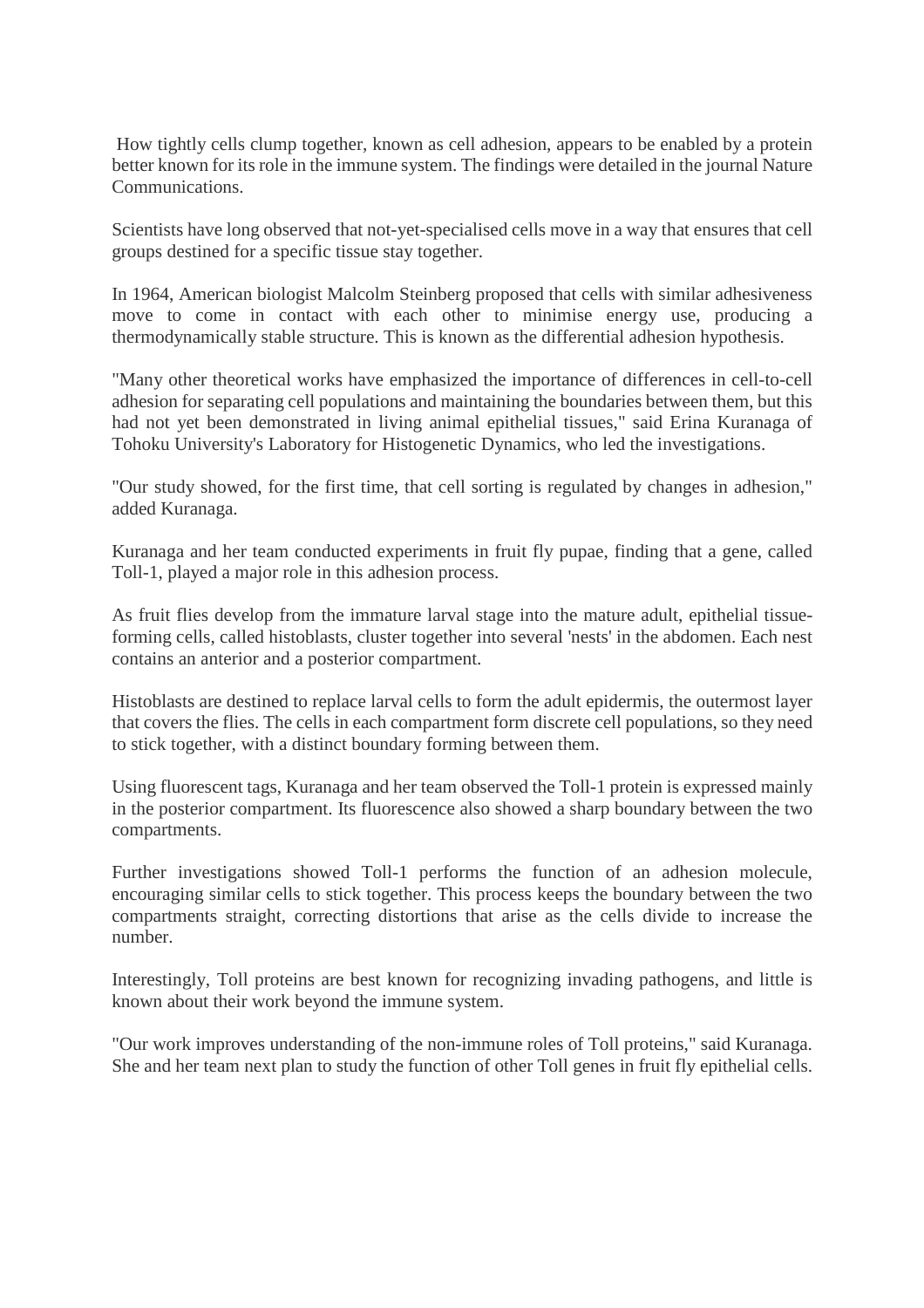#### **Healthy pregnancies**

#### **Research highlights importance of forgotten organ in ensuring healthy pregnancies (New Kerala: 20201229)**

#### https://www.newkerala.com/news/2020/224153.htm

An international research team led by the University of British Columbia (UBC) has uncovered for the first time the importance of a small gland tucked behind the sternum that works to prevent miscarriage and diabetes in pregnant women.

The organ in question is the thymus, identified in a study published today in the journal Nature as playing a significant role in both metabolic control and immunity in pregnancy.

How the immune system adapts to support mother and fetus has puzzled researchers for decades.

The study -- conducted by an international research team, including UBC's Dr. Josef Penninger -- reveals an answer. The researchers have found that female sex hormones instruct important changes in the thymus, a central organ of the immune system, to produce specialized cells called Tregs to deal with physiological changes that arise in pregnancy.

The researchers also identified RANK, a receptor expressed in a part of the thymus called the epithelium, as the key molecule behind this mechanism.

"We knew RANK was expressed in the thymus, but its role in pregnancy was unknown," said the study's senior author Dr. Penninger, a professor in the department of medical genetics and director of the Life Sciences Institute at UBC.

To get a better understanding, the authors studied mice where RANK had been deleted from the thymus.

"The absence of RANK prevented the production of Tregs in the thymus during pregnancy. That resulted in less Tregs in the placentas, leading to elevated rates of miscarriage," said the study's lead author Dr. Magdalena Paolino, assistant professor in the department of medicine at the Karolinska Institutet.

The findings also offer new molecular insights into the development of diabetes during pregnancy, known as gestational diabetes, a disease that affects approximately 15 per cent of women in pregnancy worldwide, and about which scientists still know little.

In healthy pregnancies, the researchers found that Tregs migrated to the mother's fat tissue to prevent inflammation and help control glucose levels in the body. Pregnant mice lacking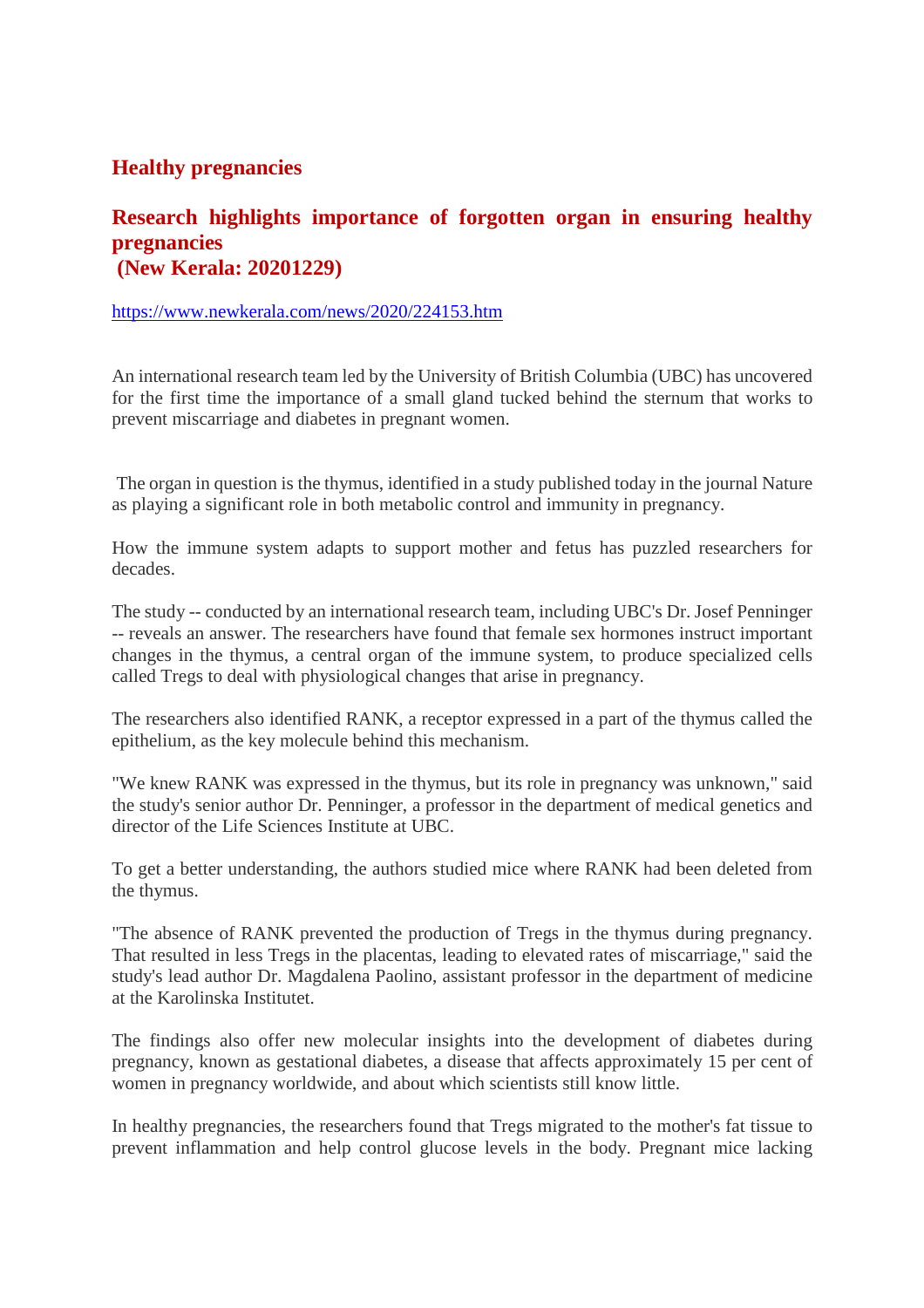RANK had high levels of glucose and insulin in their blood and many other indicators of gestational diabetes, including larger-than-average young.

"Similar to babies of women with diabetes in pregnancy, the newborn pups were much heavier than average," said Dr. Paolino.

The deficiency of Tregs during pregnancy also resulted in long-lasting, transgenerational effects on the offspring. The pups remained prone to diabetes and overweight throughout their life spans.

Giving the RANK-deficient mice thymus-derived Tregs isolated from normal pregnancies reversed all their health issues, including miscarriage and maternal glucose levels, and also normalized the body weights of the pups.

The researchers also analyzed women with diabetes in pregnancy, revealing a reduced number of Tregs in their placentas, similar to the study on mice.

"The discovery of this new mechanism underlying gestational diabetes potentially offers new therapeutic targets for mother and fetus in the future," said co-author Dr. Alexandra Kautzky-Willer, a clinician-researcher based at the Medical University of Vienna.

"The thymus changes massively during pregnancy and how such rewiring of an entire tissue contributes to a healthy pregnancy has been one of the remaining mysteries of immunology," said Dr. Penninger.

"Our work over many years has now not only solved this puzzle -- pregnancy hormones rewire the thymus via RANK -- but uncovered a new paradigm for its function the thymus not only changes the immune system of the mother so it does not reject the fetus, but the thymus also controls metabolic health of the mother. This research changes our view of the thymus as an active and dynamic organ required to safeguard pregnancies," said Dr. Penninger.

#### **Coronavirus (Hindustan: 20201229)**

https://epaper.livehindustan.com/imageview\_541322\_51895350\_4\_1\_29-12-2020\_5\_i\_1\_sf.html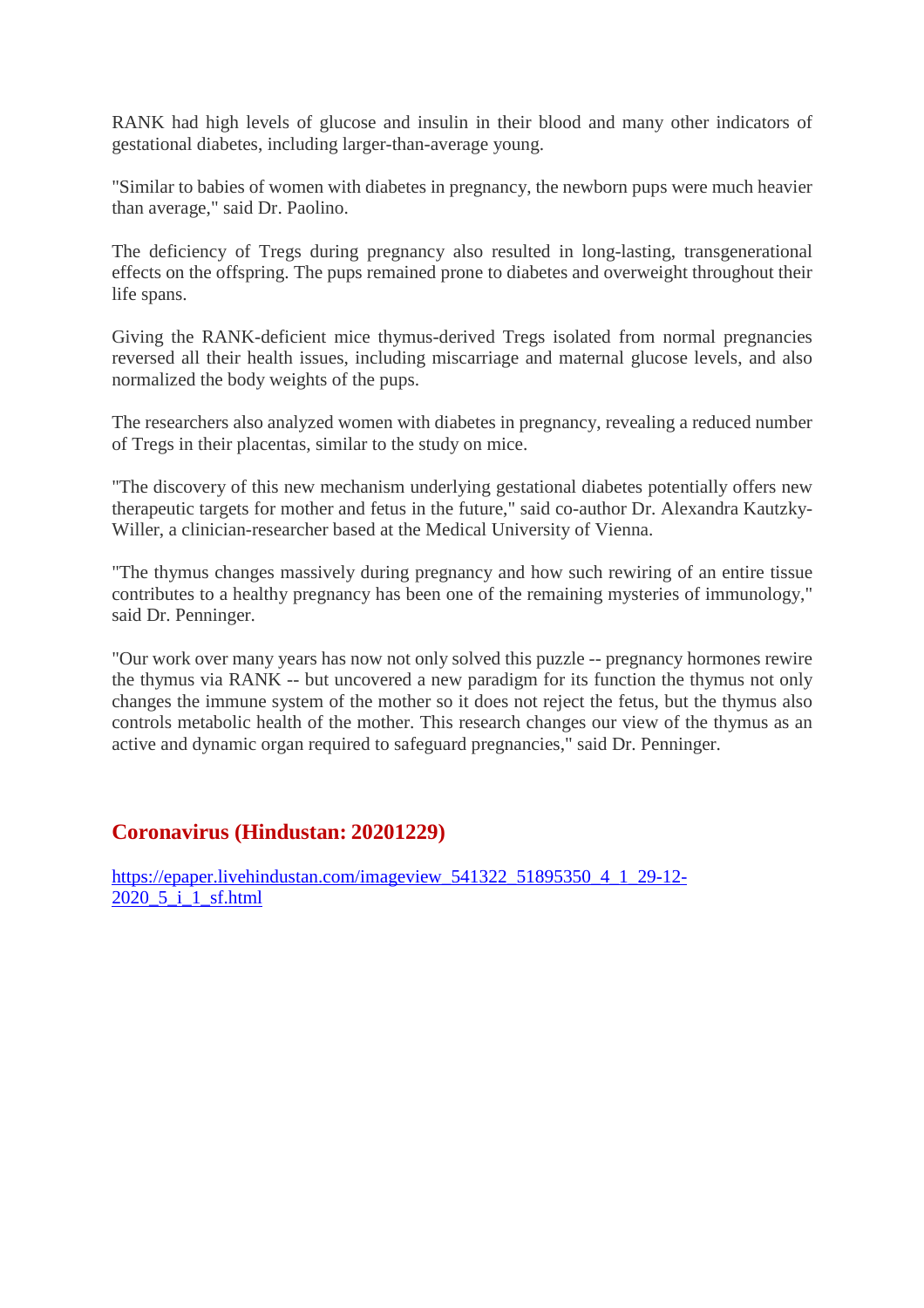## पहचानिए, आपके बच्चे में कोरोना से अवसाद के लक्षण तो नहीं

#### नई दिल्ली | हिन्दुस्तान ब्यूरो

.<br>अगर बच्चा मां से ज्यादा चिपक रहा है तो प्यार ही नहीं, कोरोना से अवसाद की निशानी भी हो सकती है। इसके अलावा अनायास बिस्तर गीला करना, चिड़चिड़ापन और डरावने .<br>सपने जैसे बदलाव पिछले 10 महीने<br>में बच्चों के व्यवहार में आ रहे हैं। ब्रिटेन के सेंटर फॉर मेंटल हेल्थ के मुताबिक, अकेले ब्रिटेन में कोविड के ुजानिक, अक्टानबन्न का कान्छ के<br>चलते एक करोड़ लोगों को मानसिक<br>स्वास्थ्य सहायता की जरूरत है। इनमें 15 लाख बच्चे भी शामिल हैं। सर गंगाराम अस्पताल के मनोचिकित्सक डॉ. राजीव मेहता के<br>अनसार. कोरोना काल में बच्चों पर मानसिक दवाब बढ़ा है। ऑनलाइन पढ़ाई और टोस्तों से न मिल पाने ने भी

असर डाला है। इस अवधि में



अभिभावक-बच्चे हमेशा साथ रहे हैं तो उसका दबाव भी काफी अधिक है। कुछ मामलों में घर की आर्थिक स्थिति खराब होने का असर भी बच्चों के मानसिक स्वास्थ्य पर पड़ा है।

रिपोर्ट में खुलासा । अवसाद का इशारा लांसेट की एक अन्य रिपोर्ट के मताबिक, भारत में कोविड ने प्रत्यक्ष रूप से किशोरों को भले नुकसान न पहुंचाया हो लेकिन उनके मन पर भारी<br>मानसिक दबाव बना दिया है। महितष्क अब तक बदलाव से लड रहा

ब्रिटेन के रॉयल कॉलेज ऑफ<br>साइक्रेटी के प्रेसिडेंट डॉक्टर

साइफ्रेटा के प्रासन्दर अपटर<br>एड्रिन जेम्स का कहना है कि<br>कोविड के कारण पैदा हुई<br>सामाजिक परिस्थितियों ने कई

सामान्य पारस्वातना ने कई<br>लोगों के दिमाग का तानाबाना<br>बदल दिया है । कोविड,<br>लॉकडाउन और गरीबी की तिहरी

लाकडाउन और गरावा का सहस्त<br>मार को शरीर तो झेल गया मगर<br>मस्तिष्क अब भी इससे लड़ रहा

हा जन्दा नाव वतावना रहा<br>समय में जारी की है जब ब्रिटेन में<br>कोरोना के मामले लगातार बढ़

रहे हैं। पूरी दुनिया में सरकारों<br>का पूरा ध्यान कोरोना के प्रसार<br>को रोकने में लगा है, मगर दूसरी<br>ओर बड़े पैमाने पर मनोरोगी पैदा

होने की जमीन तैयार हो रही है।

1

#### ऐसे पहचानें बच्चों में अवसाद

| ↑ सेंटर ऑफ<br>↑ डिसीज कंट्रोल<br>के मताबिक, अगर<br>बच्चा बिस्तर गीला<br>करने लगा है, तो<br>इसे इग्नोर ना करें।<br>यह मदद मांगने का<br>संकेत है। | बन्धा<br>4 सामान्य से<br>ज्यादा चिहचिहा<br>नजर आ रहा है.<br>गस्सा कर रहा है<br>तो इसका मतलब<br>है वह तनाव की<br>ओर बद रहा है। | बच्चा अगर<br>$3$ इरावने<br>सपने आने की<br>शिकायत कर<br>रहा है, तो वह<br>सबकॉन्शियस<br>लेवल पर<br>परेशान है। | 4 शिशुओं में सबसे<br>मुख्य लक्षण है<br>मां से जरूरत से<br>ज्यादा चिपके रहना।<br>अगर बच्चा गोद से<br>नहीं उतर रहा, तो यह<br>खतरे की घंटी हो<br>सकती है। |
|-------------------------------------------------------------------------------------------------------------------------------------------------|-------------------------------------------------------------------------------------------------------------------------------|-------------------------------------------------------------------------------------------------------------|--------------------------------------------------------------------------------------------------------------------------------------------------------|
|                                                                                                                                                 |                                                                                                                               | इस तरह कर सकते हैं मदद                                                                                      |                                                                                                                                                        |
| ● अपने बच्चे को भरोसा दिलाएं कि                                                                                                                 |                                                                                                                               | • बच्चे की प्रशंसा करने के अवसरों की                                                                        |                                                                                                                                                        |
| सब ठीक है । उसे प्यार करें. गले लगाएं                                                                                                           |                                                                                                                               | तलाश करें। जितना अधिक आप उनकी                                                                               |                                                                                                                                                        |
| और हाथ पकडें । उसे बताते–जताते रहें                                                                                                             |                                                                                                                               | प्रशंसा करते हैं. उतना ही अधिक वे फिर                                                                       |                                                                                                                                                        |
| कि आप उसे कितना प्यार करते हैं।                                                                                                                 |                                                                                                                               | से करने की संभावना रखते हैं।                                                                                |                                                                                                                                                        |
| • तय करें कि आपके पास बच्चों को                                                                                                                 |                                                                                                                               | ● बच्चे के साथ धैर्य रखें। व्यवहार में                                                                      |                                                                                                                                                        |
| व्यस्त रखने के लिए सार्थक गतिविधियां                                                                                                            |                                                                                                                               | परिवर्तन, आश्वस्त होने की इच्छा या ऊब                                                                       |                                                                                                                                                        |

हों। बच्चे बेहतर सामना करते हैं जब वे स्त्री या कुछ भी न करने की शिकायत को<br>दूसरों की मदद करते हैं व व्यस्त रहते हैं। समझने की कोशिश करें।

#### Vaccination (Hindustan: 20201229)

https://epaper.livehindustan.com/imageview\_541322\_51896900\_4\_1\_29-12-2020 5 i 1 sf.html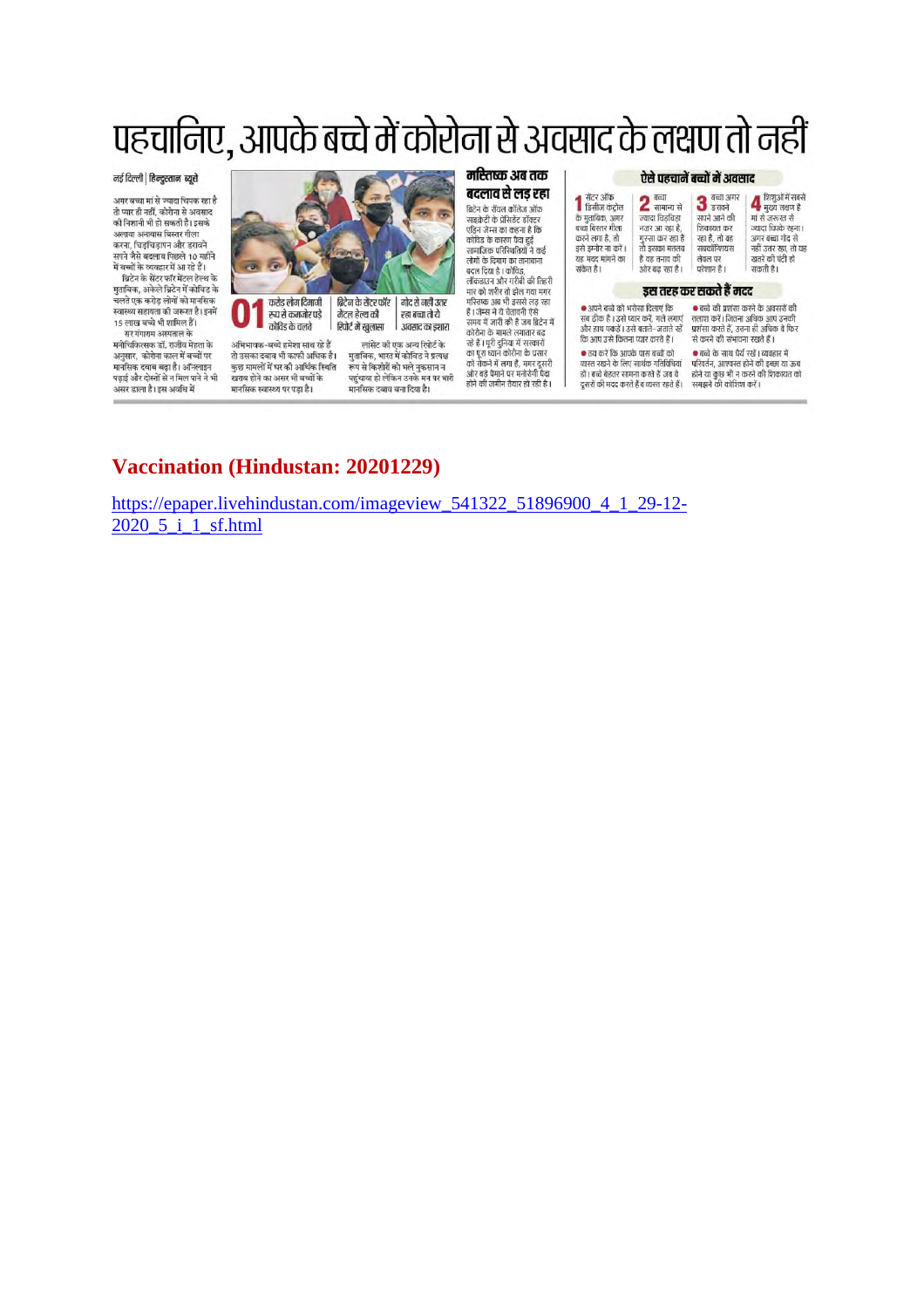# ७४ लाख कोरोना टीका रखने की तैयारी पूरी



नई दिल्ली | वरिष्ट संवाददाता

राजधानी में वैक्सीन के भंडारण की क्षमता वाले दो केंद्रों में से एक केंद्र सोमवार को परी तरह तैयार हो गया। राजीव गांधी सुपरस्पेशलिटी अस्पताल में वैक्सीन की 74 लाख डोज सरक्षित रखने की क्षमता हासिल कर ली गई है। सोमवार को यहां सभी 90 डीप फ्रीजर उपलब्ध हो गए।

अस्पताल के चिकित्सा निदेशक डॉक्टर बीएल शेरवाल के मुताबिक अस्पताल में अलग इमारत में बनाया गया वैक्सीन भंडारण केंद्र परी तरह तैयार है। अब सिर्फ यहां वैक्सीन पहंचने का इंतजार है।

अस्पताल में बनाए गए वैक्सीन भंडारण केंद्र में 37 लाख लोगों के लिए वैक्सीन रखने की क्षमता है। दरअसल. एक व्यक्ति को वैक्सीन की दो ही डोज लगाई जाएंगी। इसलिए 74 लाख डोज से 37 लाख लोगों को पूरी तरह वैक्सीन लगाई जा सकती है।



डीप फ्रीजर वैक्सीन रखने के लिए सोमवार को उपलब्ध करा दिए गए

> लाख लोगों को देने के लायक वैक्सीन यहां सुरक्षित रखा जा सकता है

#### पहले पांच दिन सिर्फ स्वास्थ्यकर्मियों को टीका

दिल्ली में 1000 स्थानों पर बने बुथ पर रोज सुबह 9 से शाम 5 बजे तक टीका लगाया जाएगा। पहले पांच दिनों में सबसे पहले तीन लाख स्वास्थ्यकर्मियों को टीका दिया जाएगा। इसके बाद अगले 10 दिनों में अन्य छह लाख फ्रंट लाइन पर काम करने वाले कर्मचारियों को भी टीका दिया जाएगा।

#### इस तरह दी जाएगी टीकाकरण की सुचना

दिल्ली में 50 साल या इससे अधिक आयु वाले लोगों और पहले से दूसरी बीमारियों से पीड़ित ऐसे लोगों को भी टीका दिया जाएगा, जिन्हें कोरोना से सबसे अधिक खतरा है। इन लोगों की पहचान के बाद इन्हें कोविन एप पर जांकर पंजीकरण कराना होगा। एप पर पंजीकरण के बाद एसएमएस के जरिए सूचना दी जाएगी कि उन्हें टीका लगवाने किस बथ पर कब आना है ।

#### 20 मई के बाद कोरोना के सबसे कम मामले

दिल्ली में सोमवार को 20 मई के बाद कोरोना के सबसे कम मामले आए हैं। संक्रमण दर भी घटकर 0.98 रह गई है। स्वास्थ्य विभाग के अनुसार सोमवार को 564 नए मामलों की पृष्टि हुई और 959 मरीजों को छूट्टी दी गई. जबकि 21 मरीजों ने दम तोड दिया। दिल्ली में कोरोना से मृत्युदर 1.68 फीसदी है। दिल्ली में कोरोना के 6297 सकिय मरीज हैं।

कोविड आईसीयू बेड ६०% करेगी सरकार

#### नई दिल्ली | प्रमुख संवाददाता

दिल्ली सरकार ने सोमवार को उच्च न्यायालय में कहा कि राजधानी के 33 निजी अस्पतालों में कोरोना मरीजों के लिए आईसीयू बेड की संख्या 60 फीसदी करने का निर्णय लिया है। अब तक 80 फीसदी आईसीय बेड कोविड मरीजों के लिए आरक्षित हैं।

न्यायमूर्ति सुब्रमण्यम प्रसाद की पीठ के समक्ष सरकार की तरफ से बताया • अभी 80% आईसीयू बेड कोरोना मरीजों के लिए आरक्षित है

फैसला

• आठ जनवरी को अगली सनवाई पर रिपोर्ट पेश करने के निर्देश

गया कि 27 दिसंबर को उन्होंने यह निर्णय दो सदस्यीय समिति. जिनमें अखिल भारतीय आयुर्विज्ञान संस्थान (एम्स) के निदेशक एवं नीति आयोग

के सदस्य शामिल हैं, से विचार-विमर्श के बाद किया है। पीठ ने इस मामले में सनवाई के लिए अब आठ जनवरी की तारीख तय की है। पीठ ने कहा है कि सरकार एक बार फिर अपने निर्णय पर विचार कर वर्तमान हालात पर अगली तारीख पर प्रगति रिपोर्ट पेश करे। एडिशनल सॉलिसीटर जनरल संजय और स्थायी वकील संजोय घोष ने पीठ को बताया कि आईसीय बेड के आरक्षण पर पांच जनवरी को बैठक रखी गई है।

#### **Health Care Services (Hindustan: 20201229)**

https://epaper.livehindustan.com/imageview 541322 51897234 4 1 29-12- $2020\,5\,$  i 1 sf.html